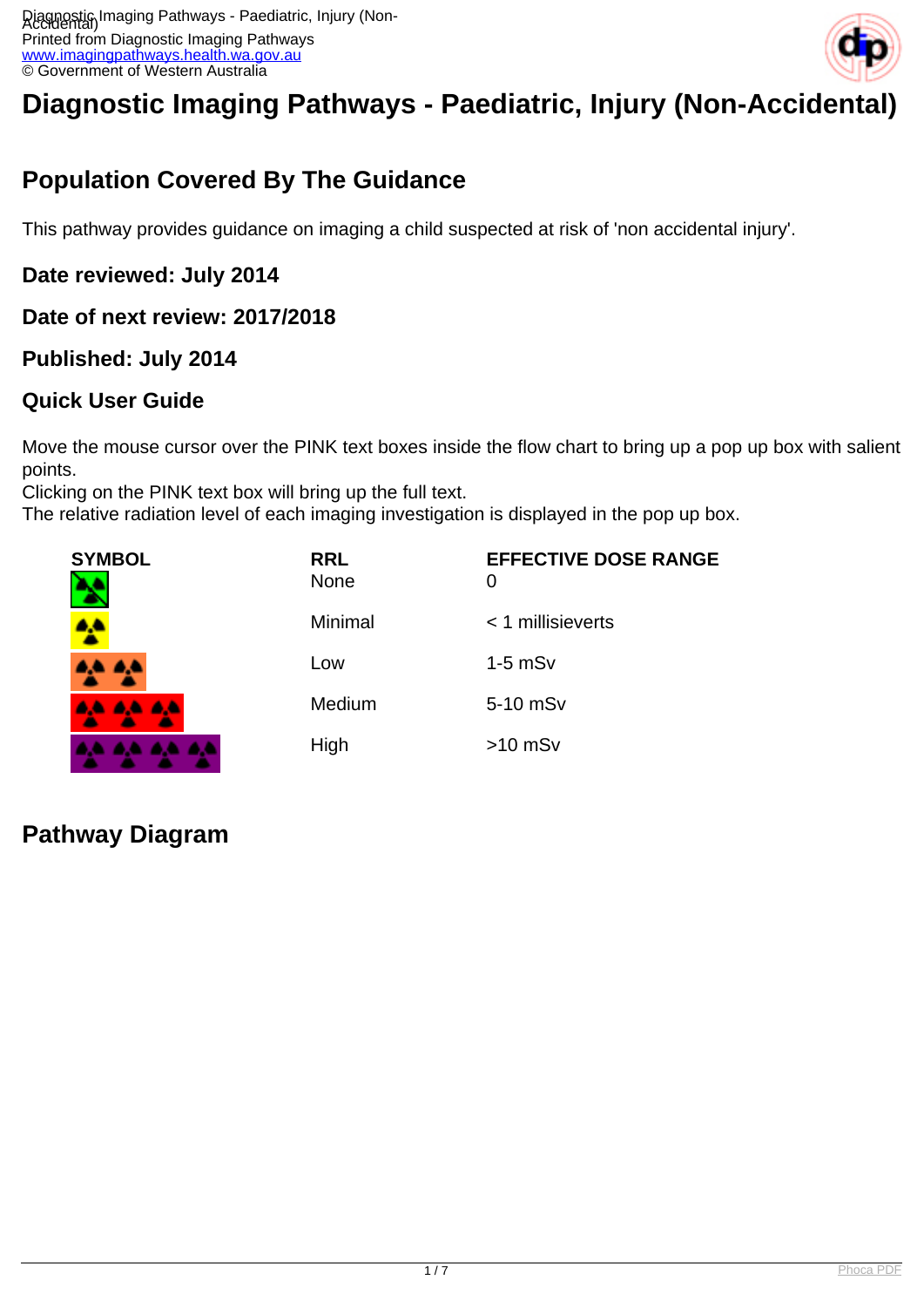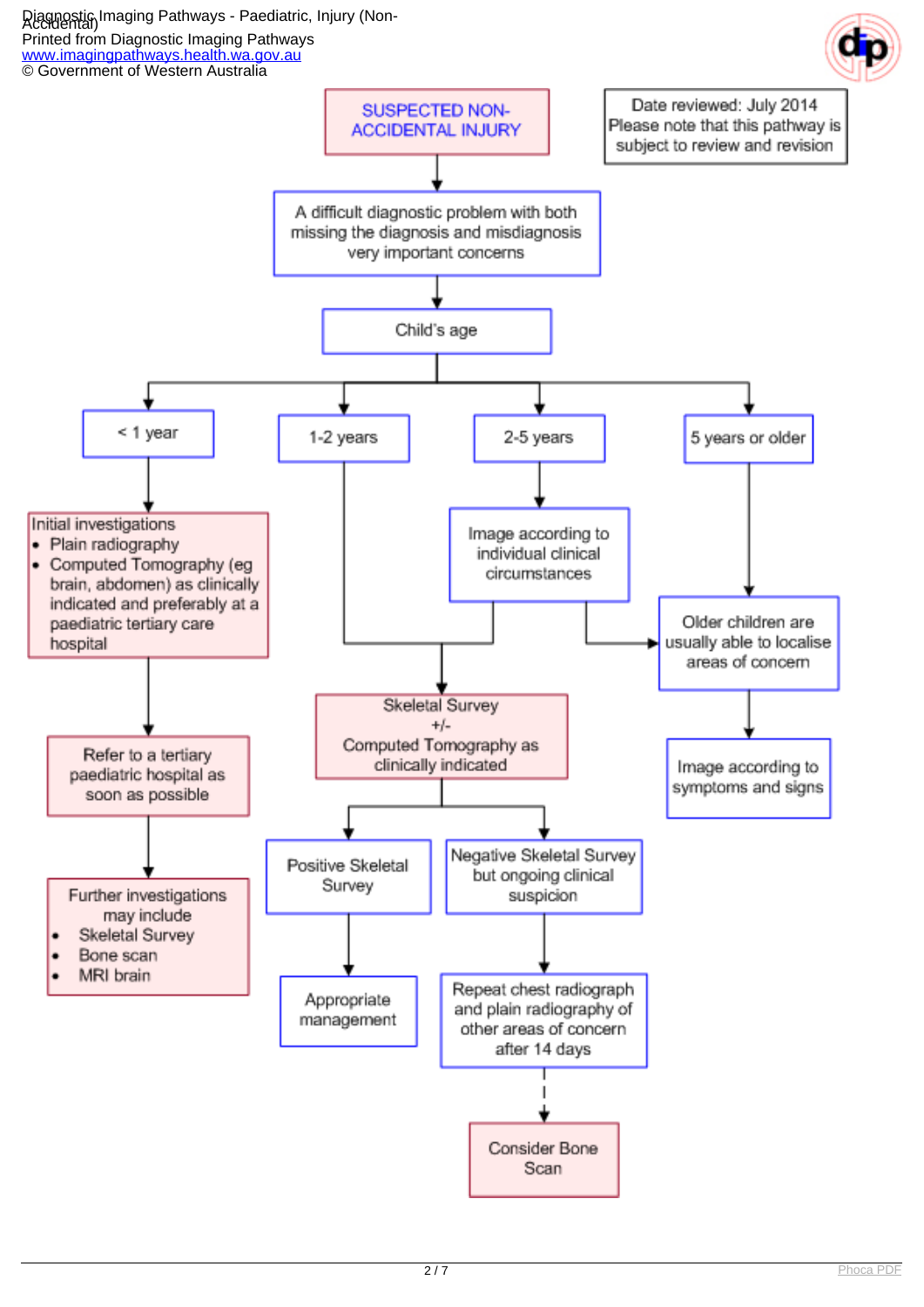

### **Image Gallery**

Note: These images open in a new page

#### **1a Acute Tibial Fracture and Healing Radial Fracture**

Image 1a, 1b and 1c (Part of Skeletal Survey): Acute 9cm spiral fracture affecting the mid to distal shaft of the left tibia with slight posterior displacement (arrows). A healing left distal radial fracture of a few weeks duration is also noted (arrow). No other abnormalities were seen on the other films comprising the skeletal survey which are not illustrated here.





**1c**



### **Teaching Points**

- Situations that evoke suspicion of non-accidental injury in children include
	- Fractures which raise suspicion for non-accidental injury eg rib fractures in young children and metaphyseal, corner or bucket handle fractures
	- Skull fractures without a history of trauma
	- Fractures of varying ages
	- Injuries which are not consistent with the history proffered
- If NAI is suspected it is important to seek specialist advice from a child protection unit at a major tertiary paediatric centre
- Investigations that may be utilised include plain radiographs, skeletal survey, computed tomography and bone scan

### **Radionuclide Bone Scan**

Has a complementary role with plain radiography in the evaluation of suspected non-accidental injury [9](index.php?option=com_content&view=article&id=189&tab=references#9)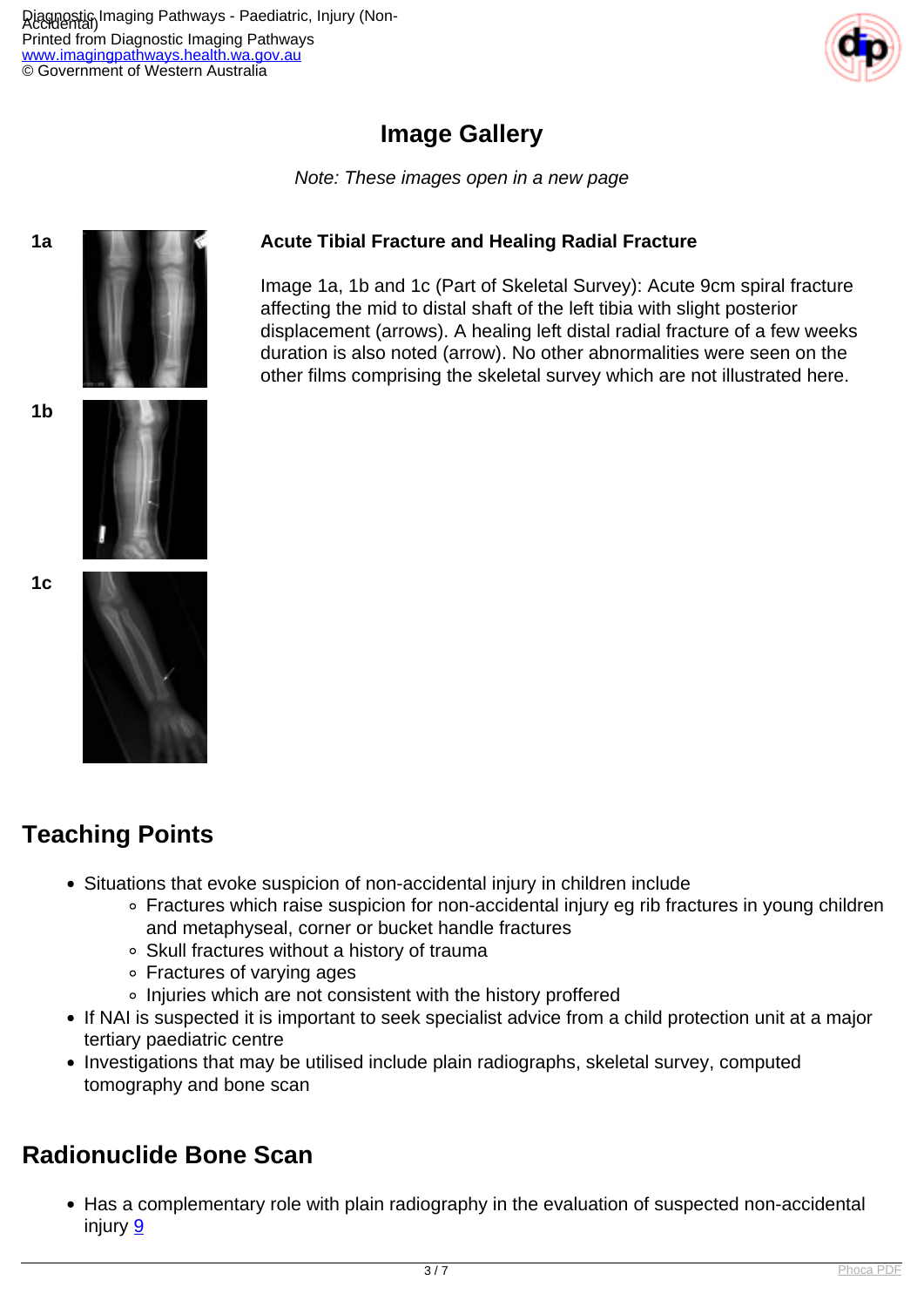Printed from Diagnostic Imaging Pathways <u>ww.imagingpathways.health.wa.gov.au</u> © Government of Western Australia



- Some injuries are shown on radiography and not on bone scan and vice-versa [9-14](index.php?option=com_content&view=article&id=189&tab=references#9)
- Although there is no gold standard investigation for comparison, it is generally considered that both skeletal survey and bone scan have a reasonably high sensitivity for nonaccidental injury with the skeletal survey having a higher specificity compared to bone scan
- If bone scan is performed as first line, confirmatory radiographs of abnormal areas on bone scintigraphy must be performed to rule out false-positive findings [15](index.php?option=com_content&view=article&id=189&tab=references#15)
- In general most cases of suspected non-accidental injury will initially have a skeletal survey followed by a bone scan if there is still diagnostic uncertainty and ongoing high suspicion
- Some advocate that all children with suspected non-accidental injury should have both a skeletal survey and bone scan [9](index.php?option=com_content&view=article&id=189&tab=references#9)
- Limitations compared to skeletal survey
	- Often requires sedation
	- Higher cost
	- Higher radiation exposure
	- More limited availability
	- Lower specificity compared to skeletal survey
	- Higher incidence of false-negative results for skull fractures, metaphyseal and epiphyseal fractures [15](index.php?option=com_content&view=article&id=189&tab=references#15)
- Advantages compared to skeletal survery
	- $\circ$  Identifies rib fractures and acute fractures not easily seen visible on skeletal survey [15](index.php?option=com_content&view=article&id=189&tab=references#15)

# **Skeletal Survey**

- Skeletal survey protocols vary slightly between centres but commonly comprise of [16](index.php?option=com_content&view=article&id=189&tab=references#16)[,17](index.php?option=com_content&view=article&id=189&tab=references#17)
	- Skull AP and lateral films. Additional views if needed eg. Townes film if occipital injury suspected
	- Thorax Routine AP. Oblique views of the ribs increase diagnostic yield of rib fractures
	- Abdomen AP film with pelvis and hips
	- Cervical and lumbar spine lateral +/- AP film
	- Long bones of upper and lower limbs routine AP films. Additional views if required e.g. views centred on joints or lateral views
	- Hands and feet PA hands. AP feet
- The aim of the skeletal survey is to identify fractures that assist in making the diagnosis of nonaccidental injury and to enable documentation of injuries
- The skeletal survey is generally considered mandatory in all cases of suspected NAI for children younger than 2 but has little value in children over 5, who can normally localise areas of concern. Imaging of children aged between 2-5 should be handled on an individual basis  $\overline{I}$
- "Babygrams" in which many bones are x-rayed on the one film is not recommended due to low sensitivity and high radiation dose
- Repeating the skeletal survey two weeks after the initial study may increase the diagnostic yield, clarifies tentative findings on the first survey and gives additional information on the age of the fracture [8](index.php?option=com_content&view=article&id=189&tab=references#8)[,15](index.php?option=com_content&view=article&id=189&tab=references#15)
- Skeletal surveys predominantly miss rib fractures, periosteal injury and rare fractures of the pelvis or foot. Hence, routine oblique views of the ribs has been recommended as part of a skeletal survey [15](index.php?option=com_content&view=article&id=189&tab=references#15)

## **Suspected Non-Accidental Injury in Children**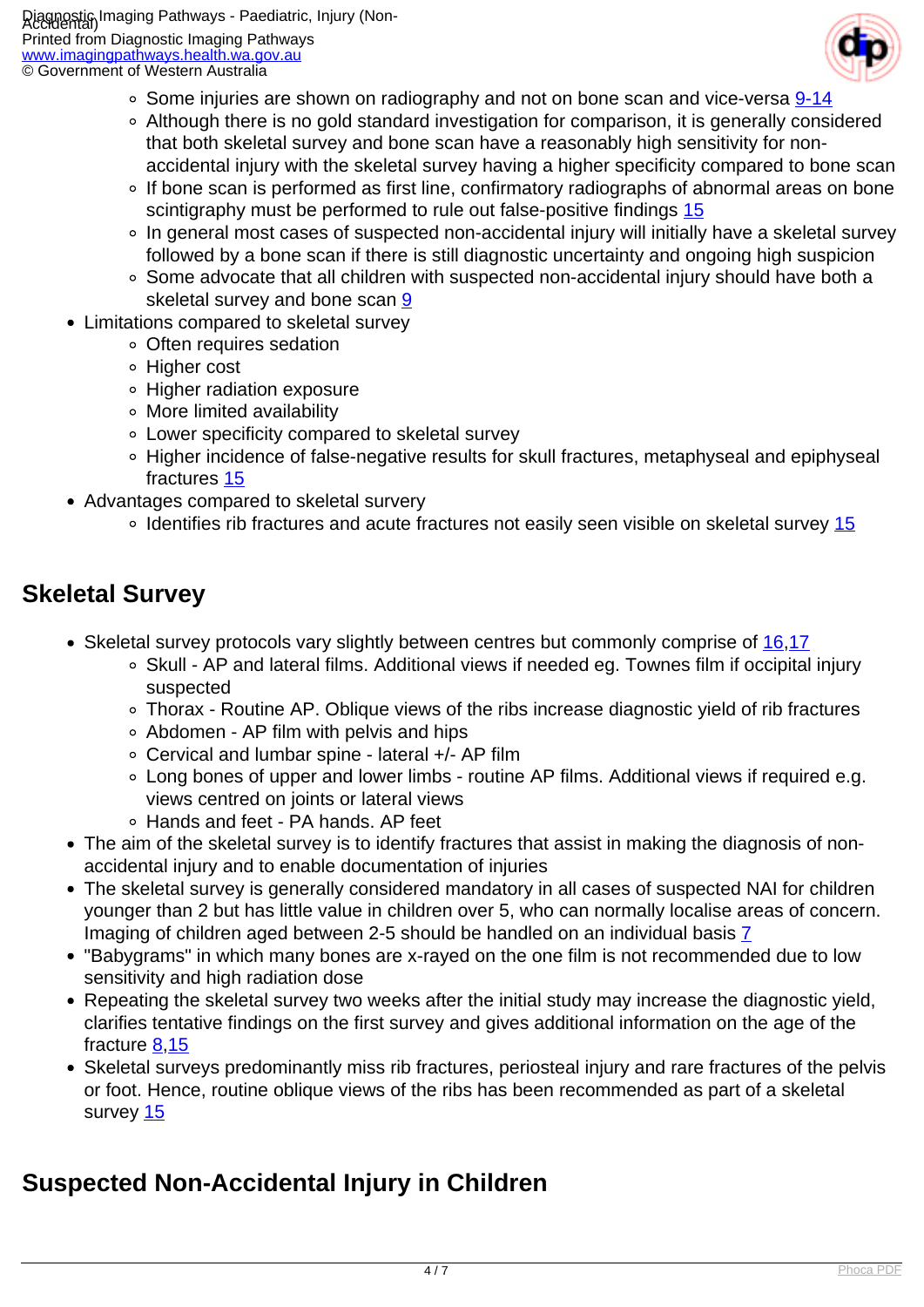Printed from Diagnostic Imaging Pathways [www.imagingpathways.health.wa.gov.au](http://www.imagingpathways.health.wa.gov.au/) © Government of Western Australia



- Is a difficult diagnostic problem with both missing the diagnosis and misdiagnosis very important concerns [1](index.php?option=com_content&view=article&id=189&tab=references#1)
- $\bullet$  Situations that evoke suspicion of non-accidental injury in children include  $1-5$ 
	- Fractures that are specific for non-accidental injury eg rib fractures in young children and metaphyseal, corner, or bucket handle fractures
	- Skull fractures without a history of trauma
	- Fractures of varying ages
	- Injuries which are not consistent with the history proffered
- Consideration of the differential diagnosis of non-accidental injury is important to avoid misdiagnosis [6](index.php?option=com_content&view=article&id=189&tab=references#6)

### **References**

References are graded from Level I to V according to the Oxford Centre for Evidence-Based Medicine, Levels of Evidence. [Download the document](http://www.cebm.net/wp-content/uploads/2014/06/CEBM-Levels-of-Evidence-2.1.pdf)

- 1. Kleinman PL, Kleinman PK, Savageau J. **Suspected infant abuse: radiographic skeletal survey practices in pediatric health care facilities.** Radiology. 2004;233:477-85. (Level III evidence). [View the reference](http://www.ncbi.nlm.nih.gov/entrez/query.fcgi?orig_db=PubMed&db=PubMed&cmd=Search&defaultField=Title+Word&term=Suspected+Infant+Abuse%3A+Radiographic+Skeletal+Survey+Practices+in+Pediatric+Health+Care+Facilities)
- 2. Kenney IJ. **Doubt, difficulties and practicalities in the diagnosis of non-accidental injury a personal view.** Imaging. 2001;13:295-301. (Review article)
- 3. Barsness KA, Cha E, Bensard DD, et al. **The positive predictive value of rib fractures as an indicator of nonaccidental trauma in children.** J Trauma. 2003;54:1107-10. (Level III evidence)
- 4. Bulloch B, Schubert CJ, Brophy PD, et al. **Cause and clinical characteristics of rib fractures in infants.** Pediatrics. 2000;105:E48 (Level III evidence)
- 5. Cadzow SP, Armstrong KL. **Rib fractures in infants: red alert! The clinical features, investigations and child protection outcomes.** J Paediatr Child Health. 2000;36:322-6. (Level III evidence)
- 6. Hobbs CJ, Wynne JM. **Fractures in infancy.** Current Paediatrics. 1996;6:183-8. (Review article)
- 7. American Academy of Pediatrics. **Diagnostic imaging of child abuse.** Pediatrics. 2000;105:1345-8. (Evidence based recommendations). [View the reference](http://www.ncbi.nlm.nih.gov/entrez/query.fcgi?db=pubmed&cmd=Retrieve&dopt=AbstractPlus&list_uids=10835079&query_hl=43&itool=pubmed_docsum)
- 8. Kleinman PK, Nimkin K, Spevak MR, et al. **Follow-up skeletal surveys in suspected child abuse.** AJR Am J Roentgenol. 1996;167:893-6. (Level III evidence)
- 9. Mandelstam SA, Cook D, Fitzgerald M, Ditchfield MR. **Complementary use of radiological skeletal survey and bone scintigraphy in detection of bony injuries in suspected child abuse.** Arch Dis Child. 2003;88:387-90. (Level III evidence)
- 10. Conway JJ, Collins M, Tanz RR, et al. **The role of bone scintigraphy in detecting child abuse.** Semin Nucl Med. 1993;23:321-33. (Review article)
- 11. Ablin DS, Greenspan A, Reinhart MA. **Pelvic injuries in child abuse.** Pediatr Radiol. 1992;22:454-7. (Level IV evidence)
- 12. Jaudes PK. **Comparison of radiography and radionuclide bone scan in the detection of child abuse.** Pediatrics. 1984;73:166-8. (Level III evidence)
- 13. Haase GM, Ortiz VN, Sfakianakis GN, Morse TS. **The value of radionuclide bone scanning in the early recognition of deliberate child abuse.** J Trauma. 1980;20:973-5. (Level IV evidence)
- 14. Sty JR, Starshack RJ. **The role of bone scintigraphy in the evaluation of the suspected abused child.** Radiology. 1983;146:369-75. (Level III evidence)
- 15. Kemp AM, Butler A, Morris S, et al. **Which radiological investigations should be performed to identify fractures in suspected child abuse?** Clin Radiol. 2006;61:723-36. (Review article)
- 16. The British Society of Paediatric Radiology. **Standard for skeletal surveys in suspected nonaccidental injury (NAI) in children.** Accessed August 2008. View the reference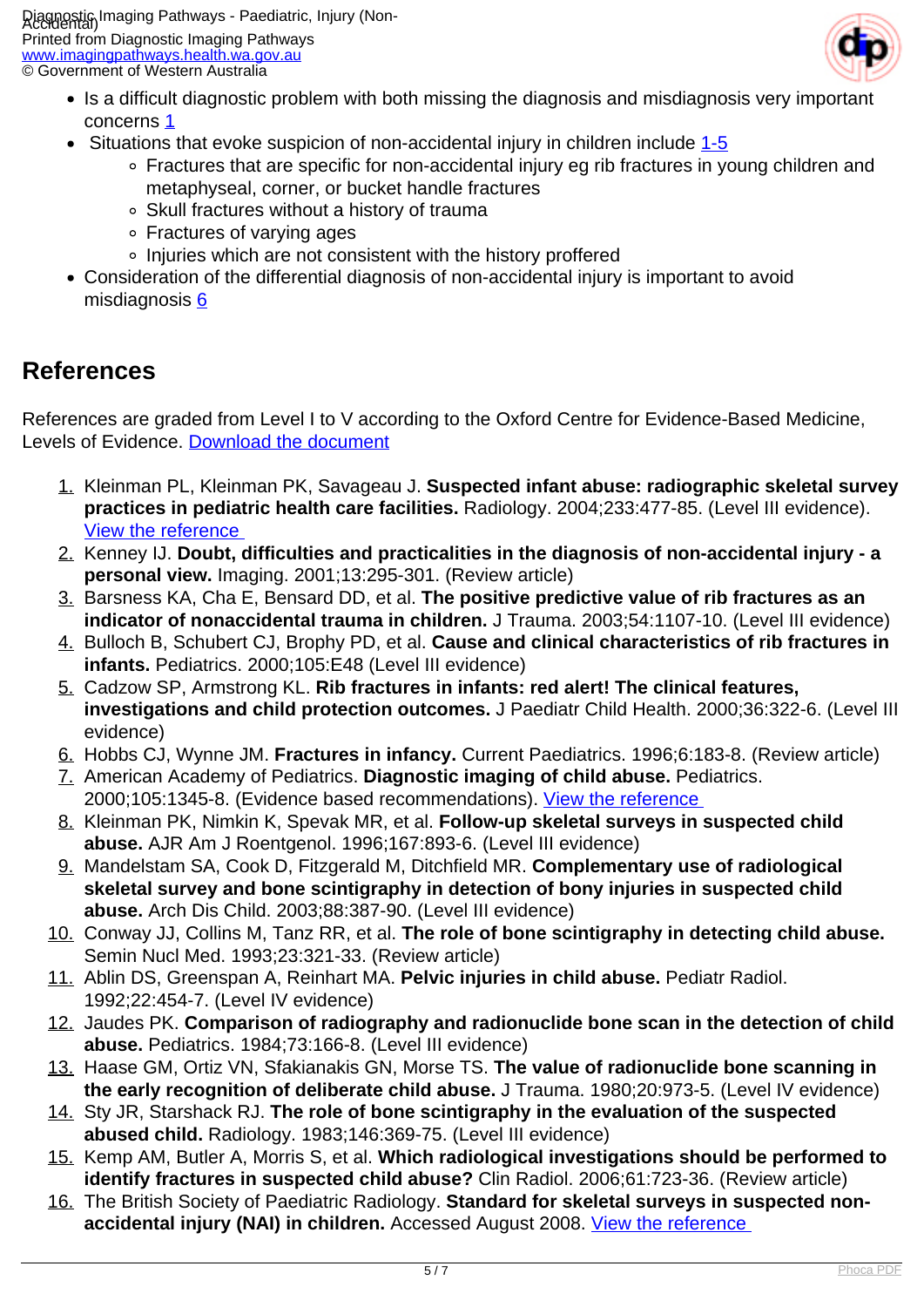

17. American College of Radiolgy. **Practice guideline for skeletal surveys in children.** Accessed December 2014. [View the reference](http://www.acr.org/~/media/9bdcdbee99b84e87baac2b1695bc07b6.pdf) 

#### **Further Reading**

1. Kleinman PK (ed). **Diagnostic imaging of child abuse, 2nd ed.** Mosby, St. Louis, 1998.

### **Information for Consumers**

| Information from this website                                               | <b>Information from the Royal</b><br><b>Australian and New Zealand</b><br><b>College of Radiologists' website</b> |
|-----------------------------------------------------------------------------|-------------------------------------------------------------------------------------------------------------------|
| <b>Consent to Procedure or Treatment</b>                                    | <b>Computed Tomography (CT)</b>                                                                                   |
| <b>Radiation Risks of X-rays and Scans</b><br><b>Bone Scan</b>              | <b>Magnetic Resonance Imaging (MRI)</b><br><b>Plain Radiography/X-rays</b>                                        |
| <b>Computed Tomography (CT)</b>                                             | <b>Radiation Risk of Medical Imaging for</b><br><b>Adults and Children</b>                                        |
| <b>Magnetic Resonance Imaging (MRI)</b><br><b>Plain Radiography (X-ray)</b> | <b>Children's (Paediatric) X-ray Examination</b><br><b>Making Your Child's Test or Procedure</b>                  |
|                                                                             | <b>Less Stressful</b>                                                                                             |

#### **Copyright**

© Copyright 2015, Department of Health Western Australia. All Rights Reserved. This web site and its content has been prepared by The Department of Health, Western Australia. The information contained on this web site is protected by copyright.

#### **Legal Notice**

Please remember that this leaflet is intended as general information only. It is not definitive and The Department of Health, Western Australia can not accept any legal liability arising from its use. The information is kept as up to date and accurate as possible, but please be warned that it is always subject to change

#### **File Formats**

.